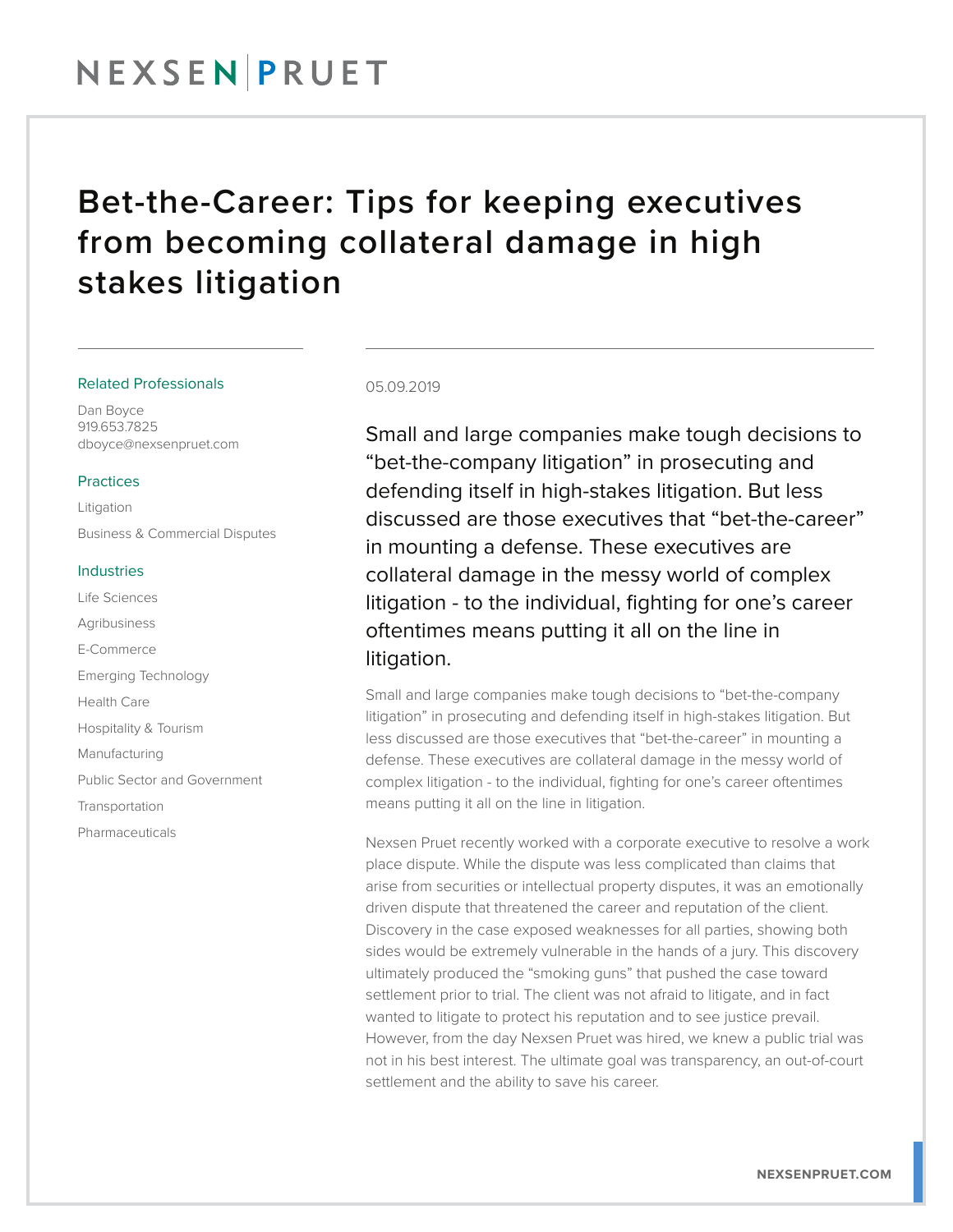## NEXSENPRUET

If you find your career in hot water because of high stakes litigation, you should consider these strategies:

- $\rightarrow$  Trust. When an individual hires an attorney, particularly in high profile, high stakes litigation, the client is putting a career in the lawyer's hands. Litigation brings hard-charging moments requiring aggressive decisions. But there are other situations where standing in the background is in the client's best interest. An individual is oftentimes too attached to the matter to make key strategic decisions. This is when trust in counsel is paramount. A strong attorney-client relationship will endure difficult litigation because it will be a team effort to effectively resolve the dispute.
- $\rightarrow$  Tunnel Vision v. Big Picture. In many pieces of litigation, the dispute is laser focused on a specific issue and a finite period of time. However, in assessing risks versus rewards in proceeding to trial, a trial rarely follows a narrow blueprint. Landmines and surprises have a tendency to creep in. And in many cases, a client's decision to settle or testify hinges on unrelated issues that the client should not or does not care to publicly reveal. A seasoned litigator manages the litigation and the landmines, and in doing that, a litigator has to recognize when events and allegations unrelated to the dispute play a significant factor in betting the client's chances at trial.
- $\rightarrow$  Team Approach. Oftentimes, the company and the executive are closely aligned in high-stakes litigation, and a collaborative defense is in the executive's best interest. But there are instances where, even aligned, some defenses are exclusive to the individual. It is important the executive feels confident that his or her individual interests are being well represented. Hiring independent counsel that works well with the company's counsel but is not afraid to advocate for the executive's individual best interest will best serve the executive well.
- $\rightarrow$  Quiet Resolution May be a Win. Thanks to television, everyone wants their day in court, to prove their innocence in a criminal or even civil venue. However, tv portrayal is most often not real life. The fallout from real life court can be career ending regardless of the outcome in the courtroom. While having experienced trial counsel is necessary to protect your best interests, associating counsel that is a skilled negotiator will ensure you are well covered. In high stakes litigation, a favorable jury verdict may not be a victory - even with a win, public scrutiny may leave lasting damage. Quiet resolutions are oftentimes home runs for both the company and the executive.
- $\rightarrow$  True Trial Experience. Even with every effort to a peaceful resolution, some disputes are destined for the courtroom. Very few attorneys are seasoned trial veterans. Today, the vast majority of cases are settled out of court, and that means attorneys have less and less trial experience. But if you have a dispute where your career is on the line and trial is the only viable option, you want a trial attorney who has been through the trenches by your side. An attorney who "has been there" understands the risks, rewards and realities of litigation and is best equipped when you are betting your career in high-stakes litigation. And behind every successful trial attorney is bench strength that provides a legal "dream team." A law firm that has attorneys in specialized areas of practice, eDiscovery capabilities, public relations experts and a network of available support will put their talents on display when you are betting your career.